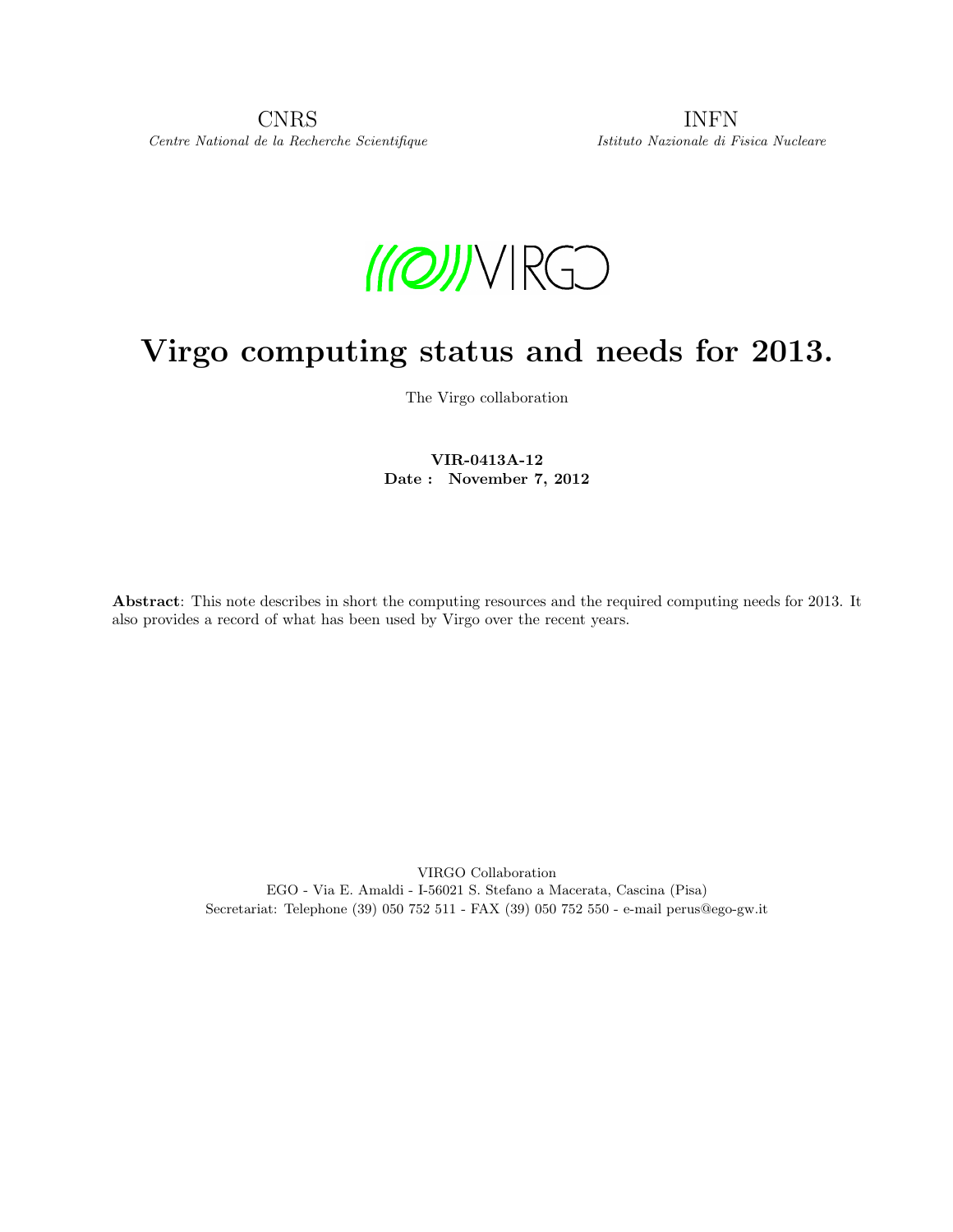## Contents

| 1            | Virgo computing overall strategy                                                                                                                                                                                                        | 2      |  |  |  |  |  |
|--------------|-----------------------------------------------------------------------------------------------------------------------------------------------------------------------------------------------------------------------------------------|--------|--|--|--|--|--|
| $\mathbf{2}$ | 2012 status<br>Data Production<br>2.1                                                                                                                                                                                                   |        |  |  |  |  |  |
|              | 2.2                                                                                                                                                                                                                                     | 3<br>3 |  |  |  |  |  |
|              | Computing at CNAF and CCIN2P3 (October 2012 status) $\dots \dots \dots \dots \dots \dots \dots \dots$<br>2.3                                                                                                                            |        |  |  |  |  |  |
|              | 2.4                                                                                                                                                                                                                                     | 6      |  |  |  |  |  |
| 3            | 2013 computing and storage needs                                                                                                                                                                                                        | 6      |  |  |  |  |  |
|              | Requests for 2013 at CNAF $\dots \dots \dots \dots \dots \dots \dots \dots \dots \dots \dots \dots \dots \dots \dots \dots \dots \dots$<br>3.1                                                                                          | 6      |  |  |  |  |  |
|              | 3.1.1                                                                                                                                                                                                                                   | 6      |  |  |  |  |  |
|              | 3.1.2                                                                                                                                                                                                                                   | 6      |  |  |  |  |  |
|              | 3.1.3                                                                                                                                                                                                                                   | 6      |  |  |  |  |  |
|              | 3.1.4                                                                                                                                                                                                                                   |        |  |  |  |  |  |
|              | 3.2                                                                                                                                                                                                                                     |        |  |  |  |  |  |
|              | 3.2.1                                                                                                                                                                                                                                   |        |  |  |  |  |  |
|              | 3.2.2                                                                                                                                                                                                                                   |        |  |  |  |  |  |
|              | 3.2.3                                                                                                                                                                                                                                   |        |  |  |  |  |  |
|              | 3.2.4                                                                                                                                                                                                                                   |        |  |  |  |  |  |
|              | 3.2.5<br>Detector characterization enterity is a contracted by the contracted problem in the contracted by the contracted by the contracted by the contracted by the contracted by the contracted by the contracted by the contracted b |        |  |  |  |  |  |
|              | 3.3                                                                                                                                                                                                                                     |        |  |  |  |  |  |
| 4            | Summary of requests: computing and storage in the CCs                                                                                                                                                                                   | 8      |  |  |  |  |  |
| 5            | Summary of requests in Cascina                                                                                                                                                                                                          | 8      |  |  |  |  |  |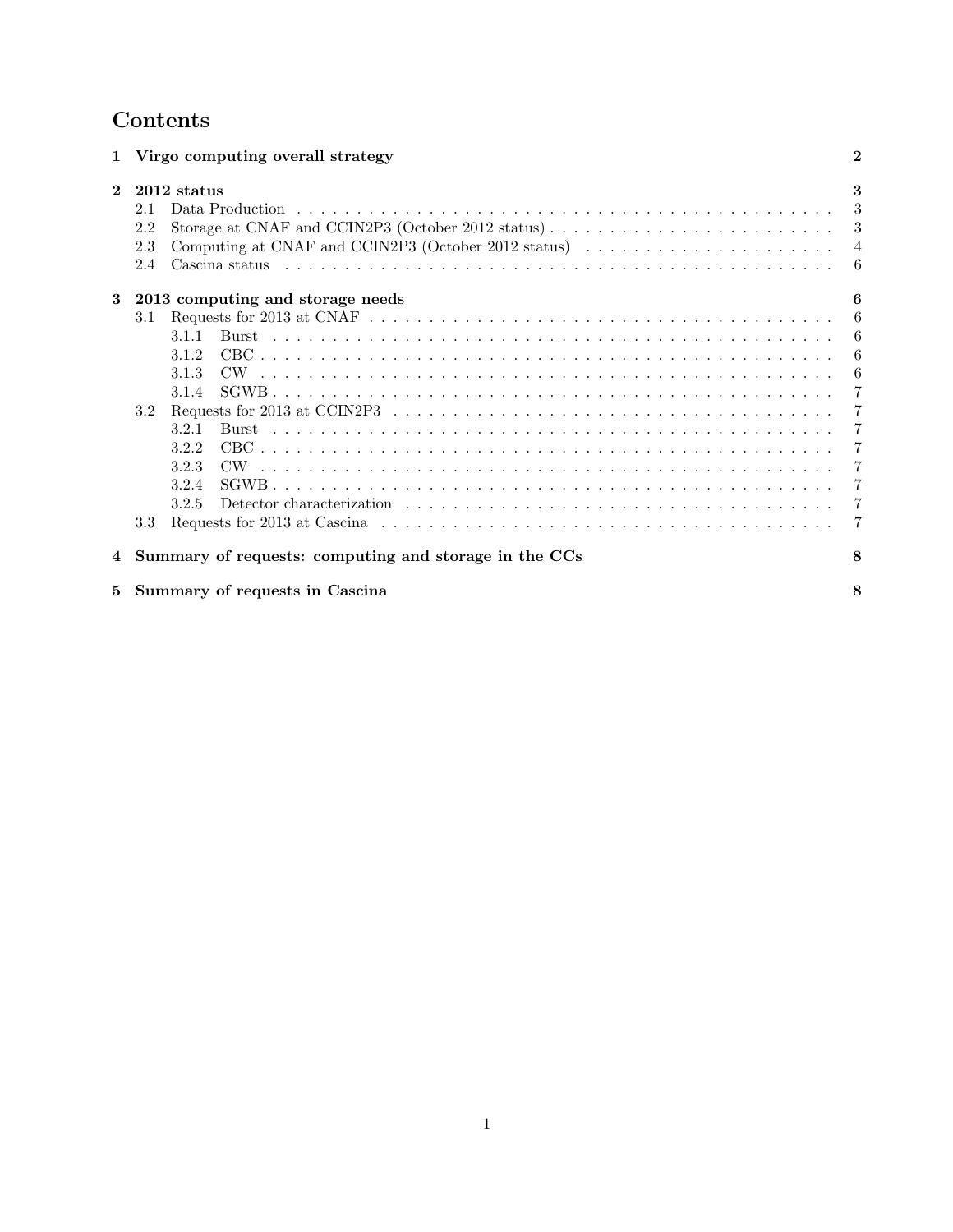## 1 Virgo computing overall strategy

Past reports with complementary information are available in documents VIR-016A-08, VIR-088A-08, VIR-0640A-09, VIR-0527D-10 and VIR-0595D-11.

While the two national Computing Centers (CC) of CNAF/Bologna and CCIN2P3/Lyon are used for off-line analysis, the EGO/Cascina site is the data production place in which the data are provisionally stored (less than 6 months of data) before being transferred to the final repositories of Lyon and Bologna (official Tier-1 sites). Nonetheless, data processing is also performed in Cascina to support detector commissioning, to monitor the status of the machine, to search on-line for glitch and spectral lines, and for the low-latency gravitational wave transient search (for precisely, MBTA is a CBC search pipeline).

The off-line analyses are being carried at Bologna and Lyon, which are part of the European GRID Initiative (EGI), or in LIGO Scientific Collaboration clusters (USA, UK, Germany), but also other computing resources are used. In particular, the use of GRID allows to transparently access other resources both completely or partially dedicated to Virgo. Among these we mention the Roma 416 cores farm, which is the official Virgo Tier-2 site, Pisa, Perugia, Warsaw, APC in Paris, RMKI in Budapest, NIKHEF. So far, GRID resources are only used for continuous signals and stochastic background searches. The all-sky continuous waves searches are now ongoing on VSR2 and VSR4 data and are computationally challenging. That is the reason why computing requests for 2013 are mainly driven by these analysis. Other searches are making use of local batch schedulers (GE in Lyon and LSF in Bologna) and data stored in high mass storage system (HPSS in Lyon and GEMSS in Bologna) are accessed through local interfaces (XrootD cache in Lyon and gpfs cache in Bologna), making the whole Virgo computing resources heterogeneous.

The preparation to advanced Virgo era (commissioning will start end of 2015) is a unique occasion to revise our computing model. We have identified a series of fundamental changes and upgrades that are necessary to better use Virgo computing resources:

- Data transfer and data book-keeping between Cascina and Virgo Tier-1 sites,
- Generalization of the use of GRID for off-line data processing in Virgo Tiers,
- LSC/Virgo tiers interoperability improvement.

Data transfer and data booking upgrades has to be discussed jointly with the Virgo collaboration, the EGO computing department (in charge of data transfer) and CNAF and CCIN2P3, taking into account that both Tiers-1 are providing different interfaces.

The Grid infrastructure (in particular its "European" implementation developed by the EGI community [http://www.egi.eu/] ) appears as a natural environment (for both data transfer and data retriving) to provide users with a unique and transparent interface in both centers, and one of the first priority projects for 2013 is to test the Grid solution to make the Virgo computing schema homogeneus. The LSC computing centers use a different Grid flavor (LSC Data Grid, LDG) which is based on Condor as unique batch system. Although both EGI and LDG infrastructures use common core services (for instance the Globus software), unfortunately the two Grid environments do not yet provide a common access interface to the end user.

Another bottleneck that has been identied in the past years is the difficulty to run at CNAF and CCIN2P3 pipelines that are running on LSC clusters. In fact, some of the analysis pipelines developed in the LSC explicitly require the Condor environment and therefore are not easily portable in other systems.

The first attempt to face these problems was the implementation of a submission system based on the pilot job framework, which create a virtual Condor cluster on a Virgo farm to which jobs can be submitted from a user interface. Another alternative which we are going to test is the Pegasus Workflow Management System [http://pegasus.isi.edu/], which provides a layer for the job submission in different Grid environments.

However, we would like to enforce software developments rules that would prevent pipelines to run only on LSC clusters, as it is the case right now for most search pipelines (most of these Condor-centric pipelines are developed by LSC groups, but some are developed by Virgo users in the CBC, burst and stochastic groups).

We are now preparing the computing plan for Advanced Virgo [1] according to which new tools and Cascina computing resources upgrade should be ready by end of 2015 when advanced Virgo starts taking data. In parallel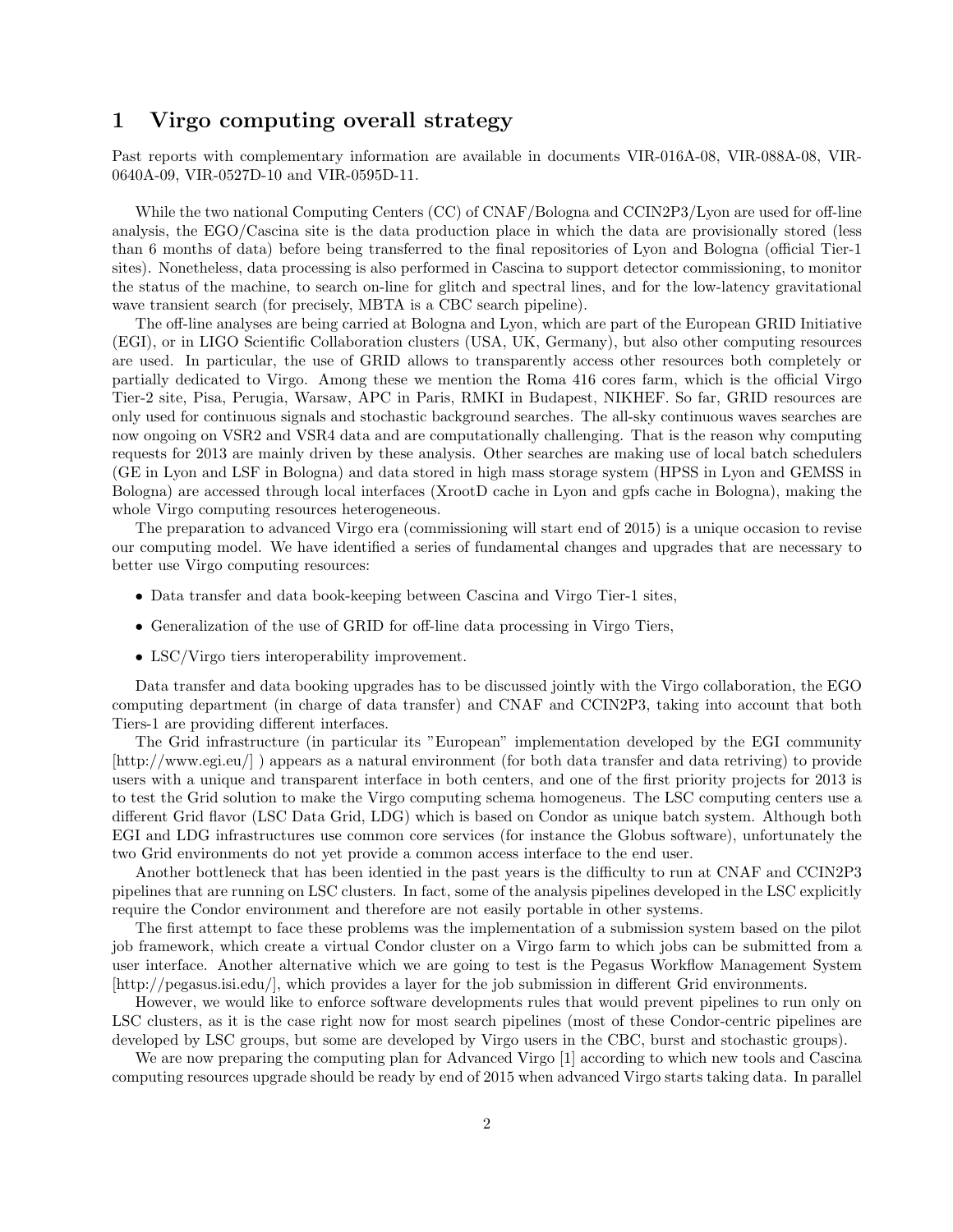to this, advanced detectors data preparation passes through an active participation to the engineering runs (1 month long organized each 6 months). In 2013 ER3 is scheduled January 23rd - February 20th and ER4 will take place in June. The goal for these joint LIGO-Virgo runs is to test important software infrastructure, establish procedures for software release/maintenance during advanced detector era, test detector characterization early using real subsystem data, measure progress of analysis groups on software for key science goals. During these runs we would test data transfer with GRID tools, on-line data processing and low-latency gravitational wave searches.

## 2 2012 status

#### 2.1 Data Production

Data production, and the evolution during the years, has been described in the document VIR-0595D-11 [2]. In particular during the last run, the raw-data rate (compressed) was 11.1 MB/s. Science data acquisition stopped in September 2011. LIGO data (only h(t) data stream) are also transfered to CNAF and CCIN2P3. No new LIGO data have been transfered since October 2010. Recently (October 2012), Virgo users have made the demand of using LIGO S6 RDS data in Virgo computing centers. These datasets (∼ 80 TB) should have been transfered earlier. The transfer will start soon and should be completed before end of 2012. Table 1 gives information about data taken by Virgo since 2007 and store at CNAF and CCIN2P3. Table 2 shows the volume of 50 Hz and trend data transferred and stored in CCs. These streams are stored in HPSS since 2000 at Lyon. They are stored at CNAF since a more recent date. We also receive at Cascina and then transfer to CNAF and CCIN2P3 LIGO h(t) data. Table 3 gives the LIGO data volumes archived in Virgo CCs so far. In the next months, we foresee to clean up Virgo data archive after a complete survey of the different volumes at CNAF and CCIN2P3.

| Run name         | Dates                     | Numb. days     | Raw-data      | Raw-data | $h(t)$ [TB] | RDS [TB] |
|------------------|---------------------------|----------------|---------------|----------|-------------|----------|
|                  |                           |                | rate $[MB/s]$ | TB       |             |          |
| VSR1             | May 18 2007 - Oct 1 2007  | 136            | 6.2           | 76       | 4.94        | $\theta$ |
| VA1              | Aug 5 2008 - Aug 18 2008  | 14             | 6.8           | 7.6      | 0.08        | $\theta$ |
| C8               | Dec 15 2008 - Dec 18 2008 | $\overline{4}$ | 6.7           | 1.7      | $\theta$    | $\theta$ |
| VA <sub>2</sub>  | Apr 10 2009 - Apr 13 2009 | $\overline{4}$ | 10.4          | 1.9      | $\Omega$    | $\theta$ |
| VSR <sub>2</sub> | Jul 7 2009 - Jan 8 2010   | 192            | 10.4          | 164      | 6.1         | $1.6\,$  |
| VSR3             | Aug 11 2010 - Oct 20 2010 | 72             | 11.3          | 67       | 1.5         |          |
| VA3              | Oct 20 2010 - Jun 3 2011  | 224            | 11.3          | 200      | 0.4         | $\Omega$ |
| VSR4             | Jun 3 2011 - Sep 5 2011   | 95             | 11.1          | 96       | 0.5         | 1.8      |
| VA4              | Sep 5 2011 - Oct 24 2011  | 50             | 11.1          | 56       | 0.2         | $\Omega$ |
| Total            |                           |                |               | 670      | 14          | 4.4      |

Table 1: Information on past (from 2007) VIRGO runs. Cx are commissioning runs; VSRx are Science runs, VAx are Astrowatch runs.

### 2.2 Storage at CNAF and CCIN2P3 (October 2012 status)

• CNAF

gpfs\_virgo4. Size=  $368$  TB. Currently used= $325$  TB  $(*)$ 

gpfs virgo3. Size= 48 TB. Currently used=33 TB.

 $GEMSS = 826 TB$ 

In 2011 data from Castor migrated to GEMSS (Grid enabled mass storage system), which uses gpfs virgo4 as cache disk. (\*) We have temporarily lent 62 TB to other experiments running at CNAF, which we are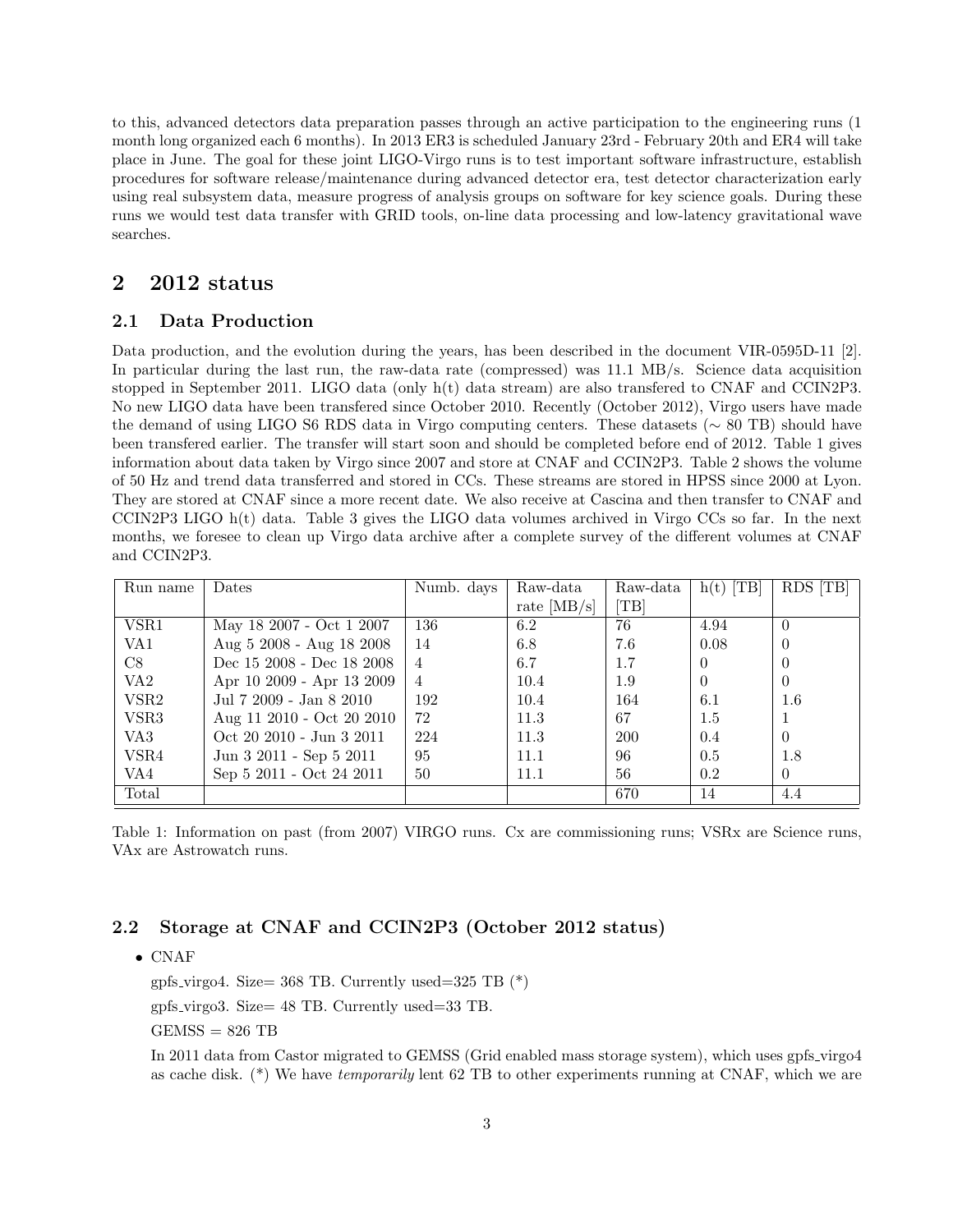| Year  | Trend data [TB] | 50 Hz data [TB] |
|-------|-----------------|-----------------|
| 2007  | 0.45            | 4.3             |
| 2008  | 0.43            | 3.8             |
| 2009  | 0.57            | 5.2             |
| 2010  | 0.61            | 5.2             |
| 2011  | 0.67            | 5.1             |
| Total | 2.7             | 24              |

Table 2: 50 Hz and trend Virgo data stored at CCIN2P3 and CNAF. At CCIN2P3 these data sets have been archived since 2001.

| Run name     | Dates                    | Numb. days | Volume [TB] |
|--------------|--------------------------|------------|-------------|
| S5(H1,H2,L1) | May 18 2007 - Oct 1 2007 | 136        | 4.5         |
| S6(H1,L1)    | Jul 7 2009 - Oct 20 2010 |            | 10.2        |
| Total        |                          |            | 14.7        |

Table 3: Storage of LIGO h(t) data transferred at our CCs. This does not include RDS volumes that have not yet been transfered.

now going to have back. These 62 TB have been included in the disk size and usage reported in Table 4 that shows the different storage system capacity at CNAF since 2009.

| Year CNAF        | $grfs4$ [TB]              | $gpfs3$ [TB]           | Castor or         | Castor disk [TB]          |
|------------------|---------------------------|------------------------|-------------------|---------------------------|
|                  | used / available Virgo    | used / available Virgo | <b>GEMSS [TB]</b> | used / available all exp. |
| 2009             | ر 190<br>256              | 9/16                   | $145$ (Castor)    | $(+)$                     |
| $2010$ (Oct. 1)  | $261 / (256 + 186) = 442$ | 16/16                  | $163$ (Castor)    | ′ 36<br>17/               |
| 2011             | 345 / 384                 | 26 / 32                | $750$ $(**)$      |                           |
| $2012$ (Oct. 29) | 325<br>$^{\prime}~368$    | 33/<br>48 /            | 826               |                           |

Table 4: Storage at CNAF since 2009. (+) means that we don't know the exact number. In 2011 data from Castor have migrated to GEMSS, which uses gpfs\_virgo4 as cache disk.  $(**)$  by the end of 2011,  $\sim 80$  TB more data were stored in GEMSS, but it was decided that these tapes cost would be reported to 2012 budget.

#### • CCIN2P3

The total volume of data stored in HPSS amounts to 791 TiB<sup>1</sup>. Data are accessed by users mainly through XrootD, whose cache disk contains 89 TB of Virgo data. Semi-permanent users' disk space (sps) is regularly full and requires users to clean up old files. Table 5 shows the status of the different storage system at CCIN2P3 since 2008.

Table 6 shows the demands of increase of the storage at the CCs since 2009.

## 2.3 Computing at CNAF and CCIN2P3 (October 2012 status)

CNAF accounting system is providing<sup>2</sup> information in wct hep day and cpt hep day<sup>3</sup>. Current computing consumption at CCIN2P3 are reported<sup>4</sup> in HSE06.hours (CPU time not wall clock time). From now one, we

 $11TB=10^{12}$  Bytes following IEEE 1541-2002 standard. The unit TiB ( $2^{40}$  Bytes) is still used by CCIN2P3 by many monitoring tools of storage space.

<sup>2</sup>http://tier1.cnaf.infn.it/monitor

 $31$  hep\_day = 1 HSE06.day

<sup>4</sup>http://cctools.in2p3.fr/mrtguser/info sge rqs.php?group=virgo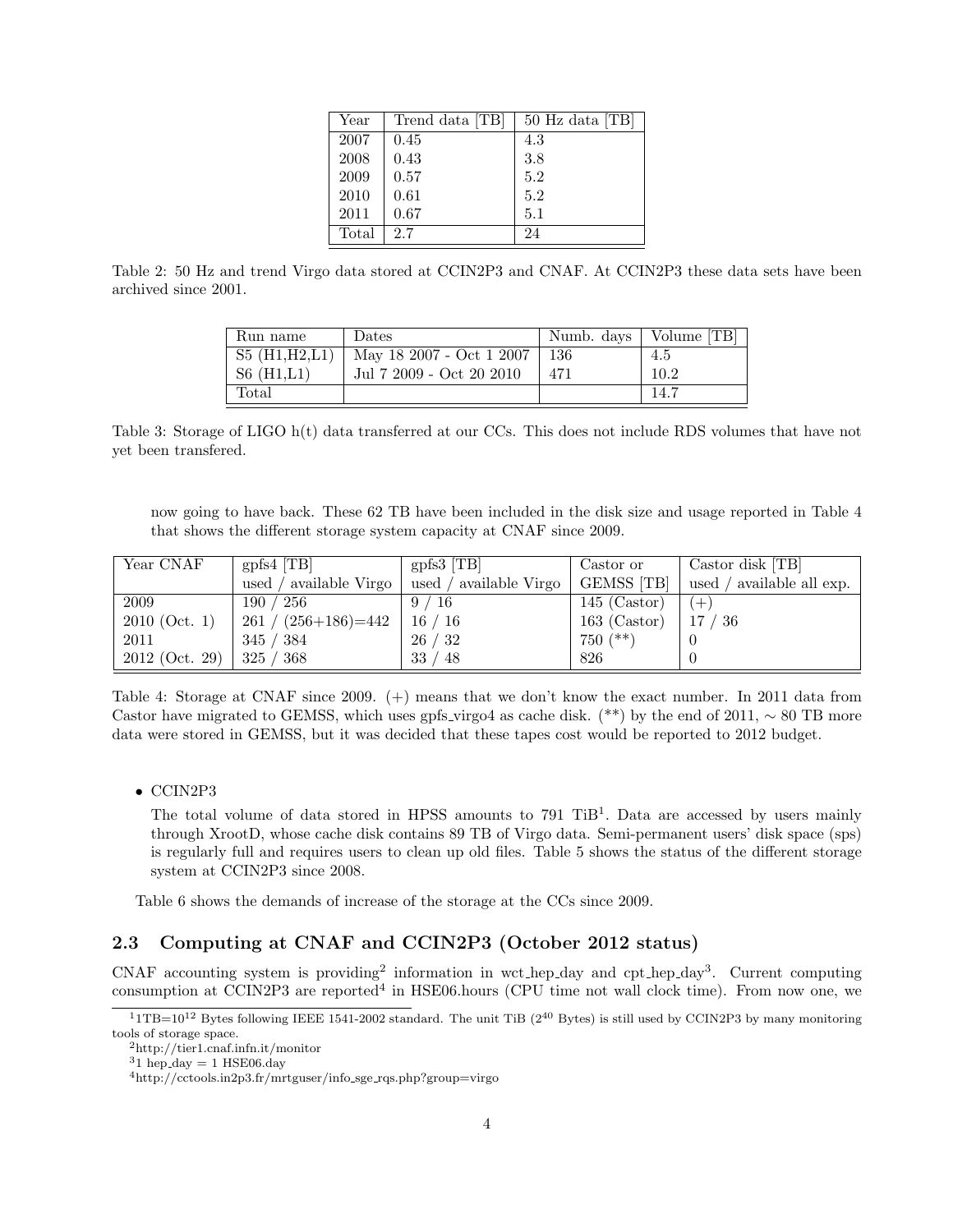| Year $(CCIN2P3)$ | HPSS [TiB] | $XrootD$ cache $[TiB]$              | sps [TiB]                         | SRB [TiB]                   |
|------------------|------------|-------------------------------------|-----------------------------------|-----------------------------|
|                  |            | available Virgo<br>used             | used /<br>available Virgo         | used $/$ available all exp. |
| 2008             | 162        | 108/<br>$^{\prime}~140$             | 2 / 3.4                           | 26/                         |
| 2009             | 317        | 109/184                             | 1.1 / 5.4                         | <sup>106</sup><br>32        |
| 2010             | 497        | $162 / 184 + 124$                   | 3.6 / 5.4                         | $^\prime\,203$<br>32        |
| 2011             | 790        | $^{\prime}~308$<br>145 <sub>7</sub> | 4.0 / 5.4                         | $^\prime\,203$<br>44        |
| 2012 (oct 2012)  | 791        | $^{\prime}~308$<br>89               | 7.8 <sub>•</sub><br>$3.4\sqrt{ }$ | $^\prime$ 270<br>27/        |

Table 5: Storage at CCIN2P3 since 2008. $\sharp$  means that we don't know the exact number.  $\clubsuit$  2.4 TB have been added on October 2012 while no Virgo request has been made for 2012.

| year | <b>CNAF</b>                               | CCIN2P3                              |
|------|-------------------------------------------|--------------------------------------|
|      | gpfs disk / CASTOR-GEMSS / user disk [TB] | XrootD cache / HPSS / user disk [TB] |
| 2009 | $\prime$ 90 $\prime$ 0<br>120 /           | 190/2<br>44,                         |
| 2010 | 186 / 20 / 0                              | 124 / 140 / 0                        |
| 2011 | $'$ 160 / 25<br>0 <sub>1</sub>            | 200/0                                |
| 2012 | $100/ + 16$ from gpfs4<br>$-16/$          | $0-10/0$                             |

Table 6: Requests of increase of storage at CCIN2P3 and CNAF since 2009. What is requested is sometimes different from what Virgo really gets as needs sometimes change.

are reporting CPU and wall clock time for CCIN2P3. Current consumption for 2012 is given below, while Table 7 shows the evolution since 2007 of the CPU consumption at the CCs.

#### • CNAF (date: January, 1st - October, 29 2012)

Wall clock time (wct\_hep\_day): 89642.8 (Total) 295.85 (Average) CPU time (cpt\_hep\_day): 47122.208 (Total) 159.736 (Average)

At CNAF in 2012, CPU resources are used for the all-sky CW search since this summer. The searches have started but end of 2012 (Nov., Dec.) and 2013 will correspond to a processing peak. Some detector characterization work is also performed at CNAF on VSR2 & VSR3 raw-data set.

The request at CNAF for the year 2012 was 400 kHSE06.day. This number, given that 1 core  $= 7.5$  HS06, corresponds to 150 cores for 1 year or to 900 cores for two months, which is what we need now. We have agreed with CNAF of the use of this computing power in November and December (in particular CNAF agreed to assign us 1000 CPUs for two months). We would thus use by the end of the year the computing power foreseen last year at CNAF for the year 2012.

#### • CCIN2P3 (date: January, 1st - September, 30 2012)

Wall clock time: 2,466,000 HS06.hours CPU time: 1,909,000 HS06.hours

At CCIN2P3 in 2012, CPU has been mainly used for burst searches and detector characterization studies on VSR2 & VSR3 raw-data set. 103 kHS06.day have been used until October 1st while 140 kHS06.day was requested for the entire year.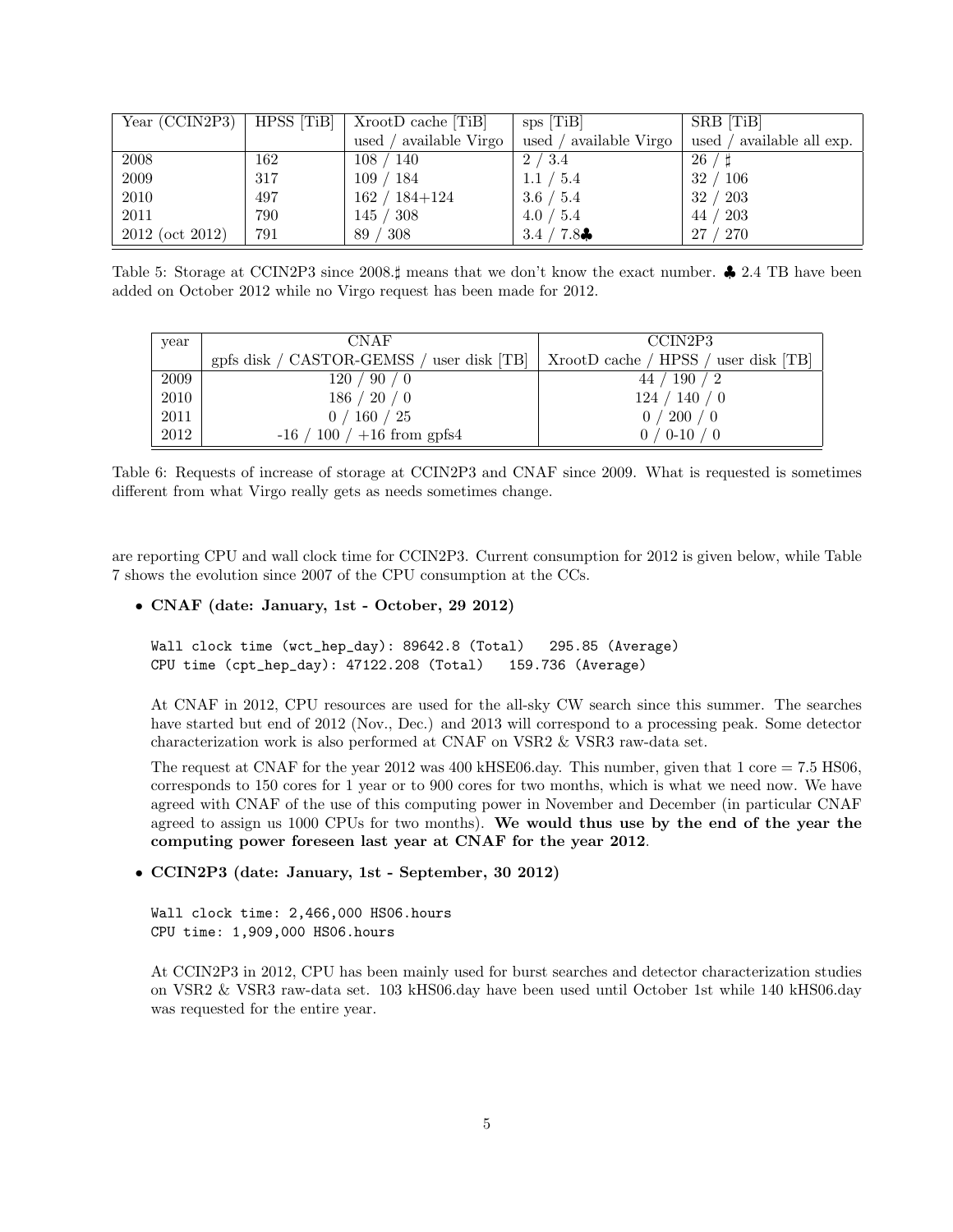| year                          | CNAF (WCT)   | CCIN2P3 (WCT/CPU) |
|-------------------------------|--------------|-------------------|
|                               | [kHSE06.day] | [ $k$ HSE06.day]  |
| 2007                          | 60           | $+ / 91$          |
| 2008                          | 240          | /740              |
| 2009                          | 453          | /388              |
| 2010                          | 162          | $+ / 130$         |
| 2011                          | 674          | /142              |
| 2012 (Oct. 29 <sup>th</sup> ) | 90           | 103<br>/ 80       |

Table 7: Evolution since 2007 of the CPU used at the CCs. + means that wall clock time numbers are not known for all years before 2012.

#### 2.4 Cascina status

In 2012, Cascina computing resources have been used for the first two engineering runs (ER1 and ER2). Data (h(t) stream only) have been generated by re-coloring VSR3 data, simulating glitches, duty cycle of real data. These data have been kept on disk at Cascina (less 1 TB). The CBC low latency search MBTA has run, as well as few pipelines dedicated to detector characterization for testing their online implementation for Advanced Virgo era. As reminded in Section 1, at Cascina priority is given to low latency searches, commissioning activities and detector characterization processing related to commissioning and low latency searches. All other activities, demanding large computing resources are encouraged to migrate to CNAF and CCIN2P3.

## 3 2013 computing and storage needs

#### 3.1 Requests for 2013 at CNAF

#### 3.1.1 Burst

The all-sky cWB pipeline is testing a new method to suppress noise in h(t) using auxiliary channels available in raw-data. To test the performance of the method and more generally the enhancement of cWB, a full all-sky search reprocessing (covering all S5/S6/VSRx datasets) is foreseen at CNAF in 2013: 30 kHSE06.day will be needed.

#### 3.1.2 CBC

The CBC group is now going to begin tests at CNAF, to test how their pipeline "ihope" runs under GRID (so far they have run almost all their jobs under LSC clusters). They will begin also some work with a new library "GWtools". Tests have already started, with help from CNAF personnel who installed the required libraries on 4 worker nodes (corresponding to 90 CPUs), dedicated to the test. Then, some computing power is needed to run pipelines dedicated to compact binary parameter estimation. The overall estimation, a part the dedicated nodes and queue which is part of a preliminary test, is 100 kHSE06.day

#### 3.1.3 CW

The CW group is the most demanding group. One reason is due to the fact that the "all-sky" blind searches are computationally a major challenge. The second reason is that these searches are now processing the whole VSR2 and VSR4 data sets, generating results for publication. Thus during 2013 the Rome and Polgraw groups will both need resources to complete these searches. The scientific goals are described in VIR0026B-12.

To estimate the required CPU needs for 2013 we are using the search which is running on limited bandwidths (20 – 128 Hz in Rome) and with an under-resolved grid of the sky, to reduce the computing time needed. Extrapolating the needed computing time from this search, we have estimated the following requests for CNAF: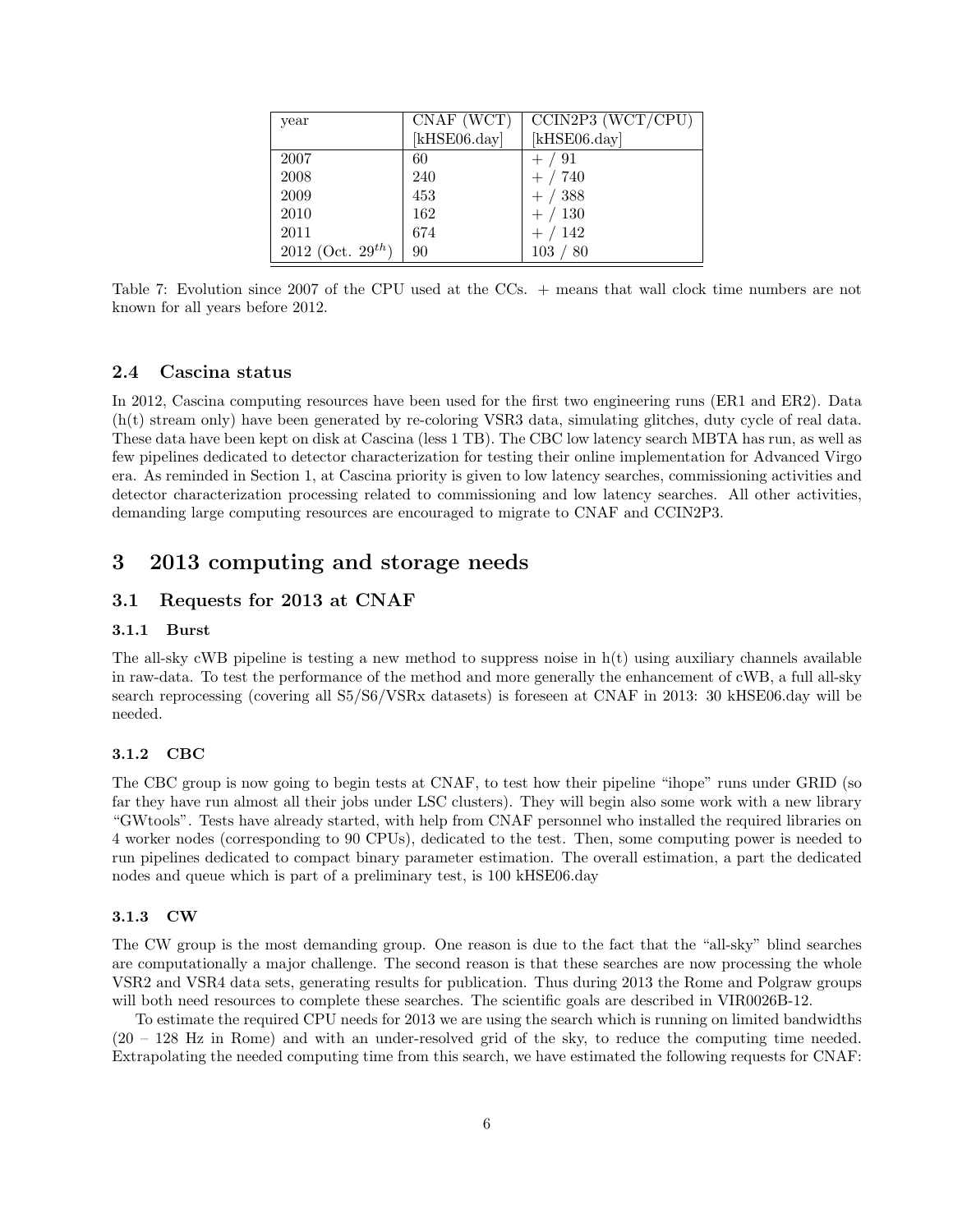Polgraw group at CNAF: 100 kHSE06.day Rome group: 450 kHSE06.day.

The total needed for the Rome all-sky CW search is  $10^3$  kHSE06.day, but we consider we could equally distribute the jobs at CNAF and in the Rome local cluster (450 at CNAF and 550 in Rome) The new search we will run next year will exploit a different parameter space compared to the search we are going to complete this year.

Additional user space (gpfs virgo3) is needed: The rome group is asking 20 TB and the Polgraw groups requires 10 TB to complete the all-sky searches.

#### 3.1.4 SGWB

No demand at CNAF

#### 3.2 Requests for 2013 at CCIN2P3

#### 3.2.1 Burst

For 2013, we anticipate to have at least 3 different pipelines<sup>5</sup> processing past Virgo and LIGO h(t) data for either finishing analyses or new developments for the advanced detectors era. Based on past experience and consumption, the different projects/teams require a total of 400 kHS06.day. As some of the activities are related to detector characterization (Omicron), 50 kHSE06.day are actually accounted for the detchar group.

#### 3.2.2 CBC

The group will carry out here only part of the tests they plan to do at CNAF. For this reason the request is lower,  $\sim$  30 kHSE06.day.

#### 3.2.3 CW

No requests from the CW group, if the request at CNAF are satisfied.

#### 3.2.4 SGWB

No demand at CCIN2P3.

#### 3.2.5 Detector characterization

Most of the data processing concerning past data sets has been done. However, new algorithms are under development for advanced Virgo. It is unlikely these developments will require large computing resources <sup>6</sup>. On the contrary, they might need, like in the past, an access to large volume of raw-data (∼ 200 TB) stored in HPSS and additional user disk space (/sps/ semi-permanent disk) to store triggers. In addition to this, LIGO S6 RDS dataset have been required at Lyon for studies with Omicron. These dataset (∼ 80 TB total) should have been transfered after S6, but were never required by Virgo users so far.

#### 3.3 Requests for 2013 at Cascina

At Cascina, 2013 will be a transition year as no major data processing is foreseen. The main activity will concern the preparation for advanced Virgo and especially the participation to two 1-month long engineering runs (ERs). These ERs are used to test pipelines that will be used when advanced Virgo takes data. That mainly concerns detector characterization and low latency GW searches. The current computing resources (olnodes) and system is able to cope with the 2013 data processing needs. We would need only an additional storage of 30 TB: 20 TB for tests with NoEMi and 10 TB for tests with D-NMAPI.

<sup>5</sup>Omicron all-sky, STAMP all-sky, image follow-up, IPN GRB, etc ...

<sup>6</sup>The most demanding activity in terms of CPU is Omicron which has been mentioned in the Burst section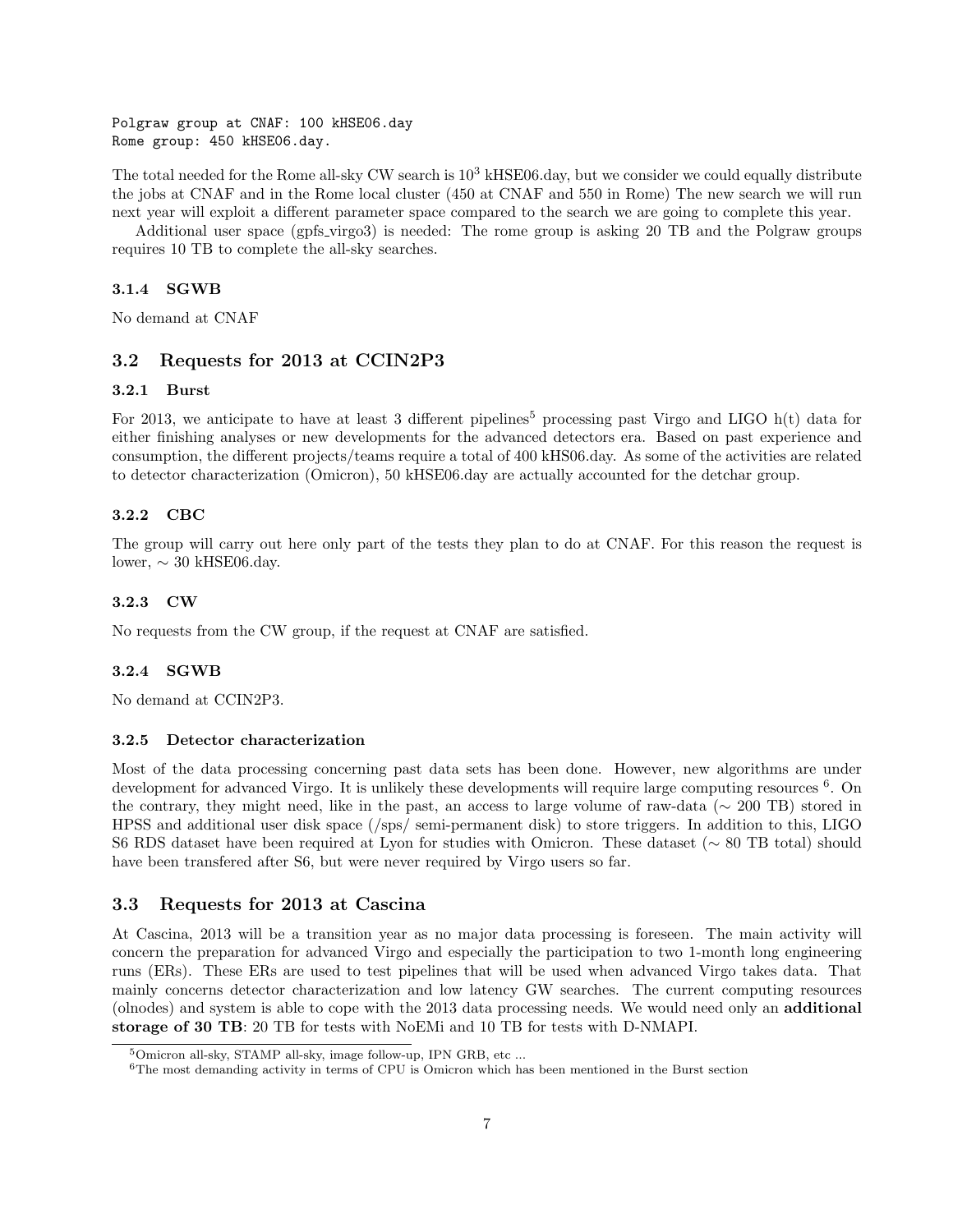In parallel, the online farm and servers need to be upgraded for the next science run (the most recent machines are from 2008 and advanced Virgo is expecting to take science data not before end of 2015). A complete requirements description of the new advanced Virgo online farm and servers is required for 2013. However to cope with the sensitivity increase of advanced detectors, low latency MBTA pipeline requires new architecture machines. In accordance with the DAQ group, we would like to test multi-core machine architecture with the scheduled ERs. That's the reason why we are asking a new machine with 32 cores with at least 4GB of memory per core to be purchased as soon as possible.

## 4 Summary of requests: computing and storage in the CCs

Here a summary of needs for the year 2013. Table 8 reports the computing needs in kHSE06.day. Table 9 reports the storage needs.

| Group        | $\overline{\text{CNAF}}$ [kHSE06.day] | CCIN2P3 [kHSE06.day] |
|--------------|---------------------------------------|----------------------|
| Burst        | 30                                    | 350                  |
| CBC          | 100                                   | 30                   |
| $\rm CW$     | 550                                   |                      |
| SGWB         |                                       | $\left( \right)$     |
| detchar      |                                       | 50                   |
| <b>TOTAL</b> | 680                                   | 430                  |

Table 8: Computing needs for 2013 in kHSE06.day.

| Group           | CNAF [TB]                                        | CCIN2P3 [TB]                        |
|-----------------|--------------------------------------------------|-------------------------------------|
|                 | $_{\rm gpfs\_virgo4}$ /<br>tapes / $gpfs_virgo3$ | XrootD cache<br>tapes<br><b>SpS</b> |
| Data production | 0/0/0                                            | $0/0 - 80/0$                        |
| Burst           | 0/0/0                                            | 0/0/0                               |
| CBC             | 0/0/0                                            | 0/0/0                               |
| <b>CW</b>       | 0/0/30                                           | 0/0/0                               |
| <b>SGWB</b>     | 0/0/0                                            | 0/0/0                               |
| detchar         | 0/0/0                                            | 0/0/0                               |
| <b>TOTAL</b>    | 0/0/30                                           | $0/0-80/0$                          |

Table 9: Storage needs (in TB) at the CCs in the year 2013. For Lyon the volume of RDS LIGO data to be transfered is 80 TB, but we also plan to save space by deleting obsolete datasets.

## 5 Summary of requests in Cascina

As explained before, we ask for 30 TB user disk space for application results and the purchase of a multi-core server (32 cores with at least 4GB of memory per core) for the CBC low-latency tests.

## References

[1] The Virgo Collaboration, The advanced Virgo computing plan, Tech. Rep. VIR-0026B-12, Virgo (2012). URL https://tds.ego-gw.it/ql/?c=8828